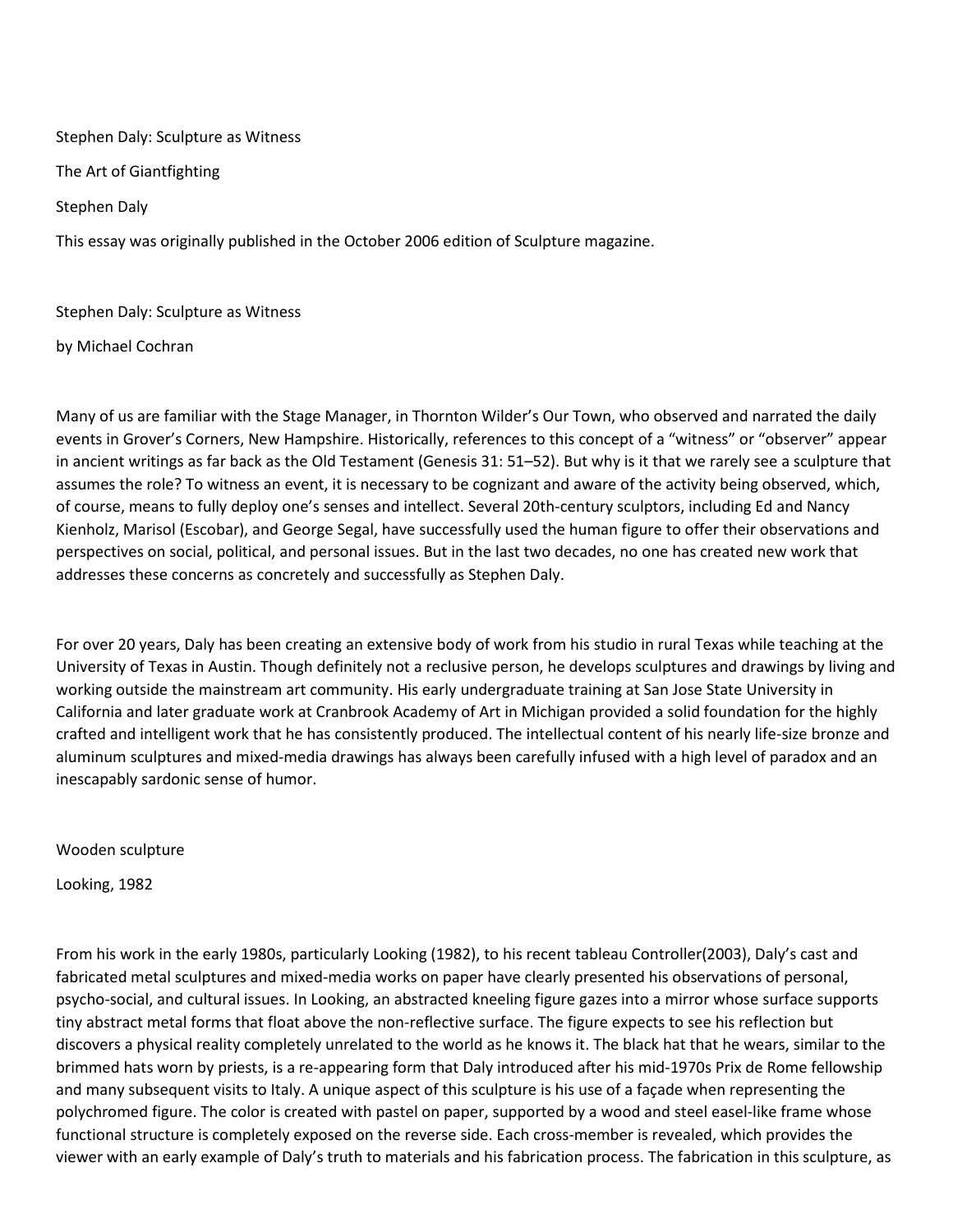in all of Daly's work, is meticulous but not obsessive. Unlike many other artists who hailed from California, Daly maintained his own sense of control of his materials and did not become part of the "Finish Fetish" group that was so dominant during the 1970s and 1980s on the West Coast.

Looking's tripodal structure recurs in several of Daly's sculptures, but what most dominates his aesthetic is a strong use of irony. In the case of Looking, we, the viewers, view the viewer trying to view himself. But what the figure sees is a mirror full of personal iconography that only he does or does not understand. The figure is formed by several triangles placed edge to edge. Head, torso, and legs together make up the "shaped drawing" as Daly refers to it.

Daly says that it was in Rome on the Prix de Rome fellowship from 1973 to 1975 that drawing really began to inform and assist him in shaping his sculpture. What makes his work unique is the intertwining of the two-dimensional and threedimensional worlds. His drawings began to acquire three-dimensional elements floating out from the surface of the paper. In an early large-scale wall installation, Aquarium Wall (1983), the floating elements seem to dance rhythmically across the surface, some clustering in gregarious groups while others remain distant and isolated from the clusters. Susie Kalil, in her text from the catalogue of Daly's 1988 exhibition at the Marion Koogler McNay Museum in San Antonio, referred to these works as "particle drawings." She states that "their eccentric and often witty shapes comprise an idiosyncratic vocabulary from which emanate the organic and geometric imagery so prevalent in the tripods and heads." As Daly's drawings evolved, he began to explore a figurative image similar to his sculpture in order to develop a narrative within the picture plane. Occasionally, he has used a cross-gender dialogue in the imagery so that viewers can become witnesses to a personal interaction between the symbolic characters within the composition.

In The Hand (1992), Daly has positioned a silhouetted figure to witness and participate in the cacophony of visual "thought elements" that clutter the picture plane. Most of the forms are delineated in ink, but many are cast in aluminum and project from the drawing's surface. The Wall (2001) places us in the position of voyeurs as we observe the unfolding of a psychological narrative between the obviously male and female characters.

Abstract artwork

The Hand, 1992

The tiny drawn forms that usually float randomly are now organized to portray words of interaction and communication between the figures. The marks and symbols in his two-dimensional work continue to move off the surface, along with the figures, to further Daly's exploration of interaction, relationships, and the object as witness to its own world.

The large cast bronze Watchman(1988) observes the eight unique symbols that appear before him. Some of the symbols have obvious meanings — the mirror, the chair, the derrick, and the phallus — but others are more mysterious. Here, unlike in many of Daly's other sculptures, we participate in isolating and controlling the witnessing experience of the figure. Each small form is attached to a large vertical wheel that, when rotated by the viewer/participant, places the symbol within the focus of the sculpture's observer/figure. The figure, who wears the familiar brimmed hat, focuses his eyes myopically on the wheel to examine the symbol placed before him.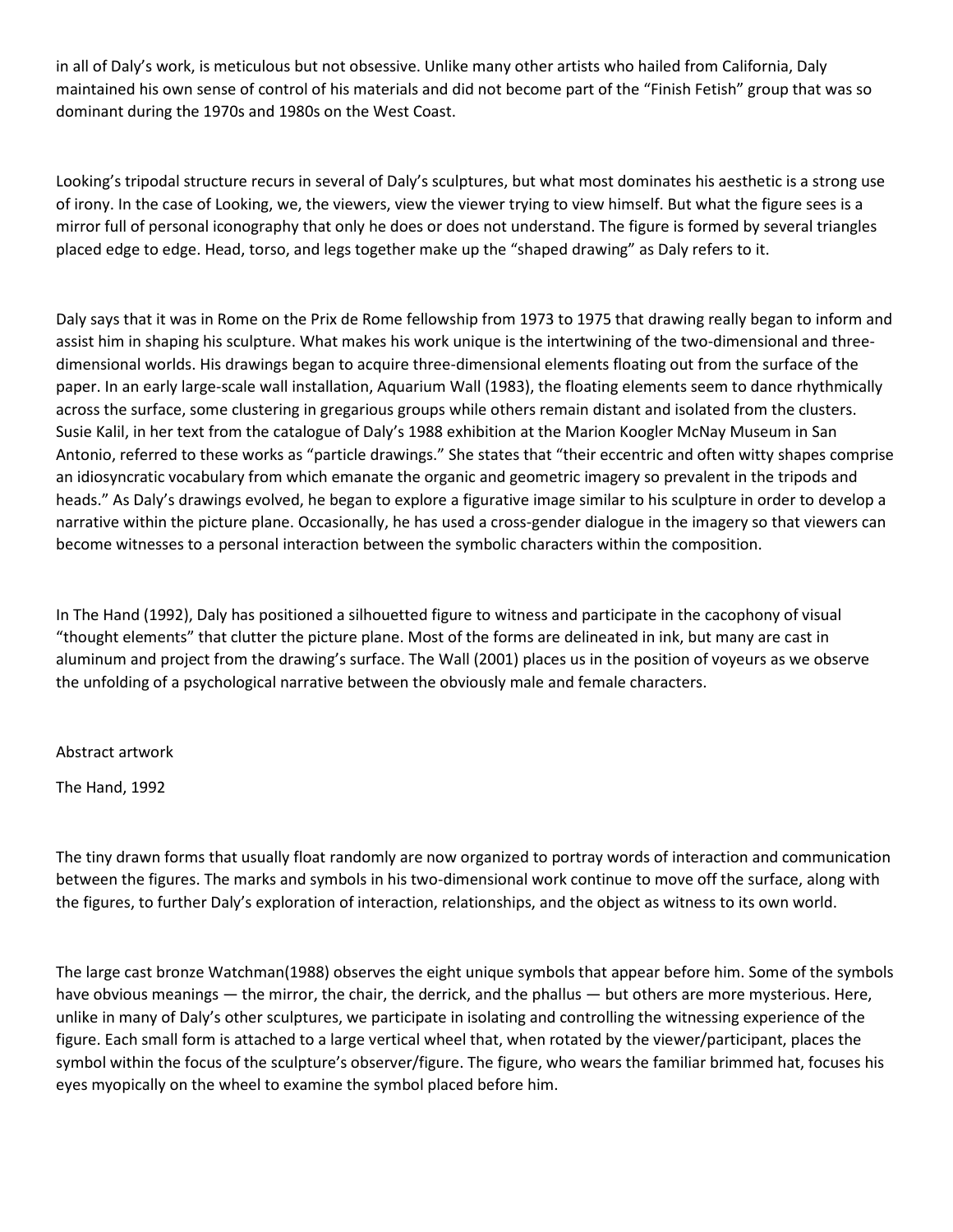Female Head (1986) and Woman with Mirror (1988) are prime examples of Daly's use of variation in content within a standardized structural format. The symbols and marks in Female Head seem to elude frontal vision, attached as they are to the back of the head. Cast in bronze and stained with an ochre-colored oil pigment, the head rests on a gray cylindrical pillar of sand-cast aluminum. The simple vertical form resembles an inverted Doric column as it thrusts upward from its square base. The contrast of the warm ochre and the cold gray seems to isolate this head in a world of its own, disconnected from reality. The figure in Woman with Mirror, on the other hand, appears to reflect on her existence. Here, instead of using contrast, Daly has created a synergy between the similarly shaped base and the head by covering the entire sculpture with the ochre-colored stain, giving it a sense of totality and unity.

In The Collector (1991), the marks and symbols have become larger and are secured to a platform that resembles a serving tray. The male figure sees only what is directly in front of him and apparently wants to give his possessions away, but they are permanently affixed to the tray. Daly clearly points to the obsession with collecting objects that plagues our materialistic culture. As much as we try, it seems that we cannot transcend this fixation on the accumulation of consumer goods.

Extrapolating from the content and format of The Collector, Daly made a leap forward in the development and complexity of his work with Controller(2003). A cast and fabricated bronze tableau that measures a formidable 49 by 100 by 42 inches, Controller synthesizes over 20 years of Daly's work. The low height of the sculpture demands that the viewer lean forward to observe the many elements carefully placed on and under its surface.

Metal sculpture of a head

Controller, 2003

There is a sense of movement in the forms, but they are all firmly attached and under the observation of a large male head positioned at one end of the table. All but several forms are either under or out of range of the observer's peripheral vision. Daly's figures are typically unable to govern their environment, and the head in Controller is no exception; it is confronted with a plethora of forms taken from totally different dimensions of our culture, from the spindle-like shape of a nuclear reactor cooling tower to Brancusi'sEndless Column. Opposite the head, on the other side of this "cultural playing field," a handrail-like form on an extension could enable a participant to escape and perhaps return to the environment, if so desired. Moving around the sculpture is a fascinating experience that enables the viewer to observe this paradoxical world from different perspectives.

Even the dumbbell-like form suspended below the plateau and out of sight from the head takes on additional significance by hanging like a scrotum containing potential life. There is definite structure to these forms, which are carefully but randomly placed on the field. Like the forms in the earlier "particle drawings," these cultural and personal symbols seem to be moving about erratically as the "controller" witnesses but remains powerless to affect their positions. Again, metaphors abound. And, at a time in the evolution of our culture when nuclear energy and high technology are developing more rapidly than the creation of public sculpture, Daly's "playing field" becomes a Shakespearean stage where "we strut and fret our hour."

In 2004, Daly returned to pedestal-size works, similar to several pieces from the mid- 1990s, in order to develop a series of bronze portrait busts. As inFortress (1994), these recent figural works combine the familiar square base with an